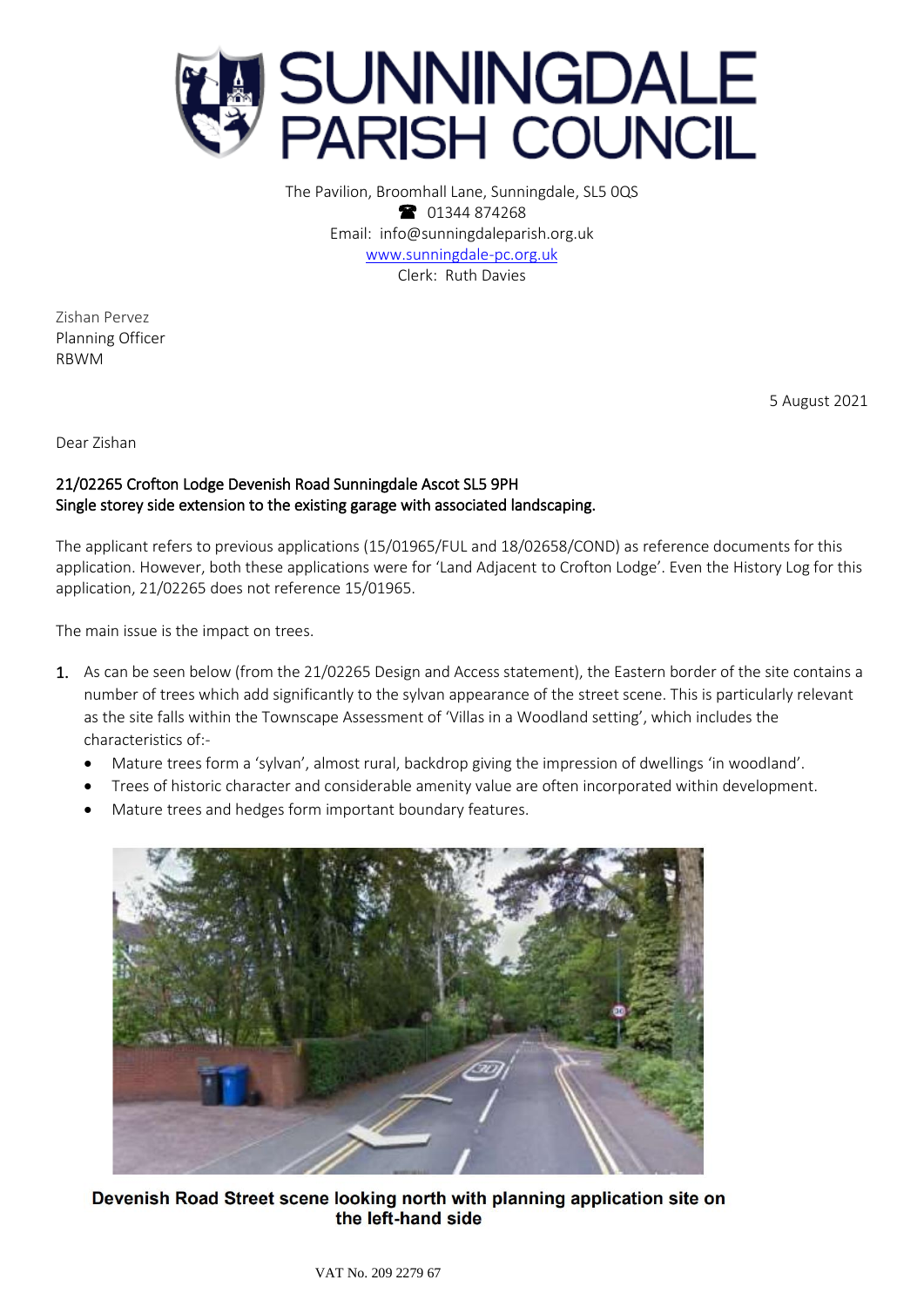The applicant states in the Design and Access statement (section 5.14) that '*the current proposal does not involve the loss of any further trees'* (than permitted under 15/01965/FUL and 18/02658/COND).

However, both 15/01965/FUL and 18/02658/COND concerned the erection of a new building on an adjacent site. Hence, there was little concern then about the trees on the Crofton Lodge site itself.

## 15/01965/FUL and 18/02658/COND

The arboricultural reports accompanying 15/01965 did not really specify individual trees for removal on the Crofton Lodge site. Section 1.3 of the Arboricultural Impact Assessment (AIA) stated: '*Trees in the low category (C - grey) have also been considered for retention, but mainly where they form part of a group of better quality trees (categories A & B) and where they do not impose a significant constraint on development'* 

There was no definitive list provided of which trees were scheduled for removal. Section 2.4 of the AIA (shown below) did specify a total of 14 Category C trees and 7 category U trees for removal. This did not state whether these were on Land Adjacent to Crofton Lodge or on Crofton Lodge. Given that permission was being sought for a new building on Land Adjacent to Crofton Lodge the Parish Council would have expected all the proposed tree felling to be for the new building.

| <b>Category</b>     | <b>Total</b> | <b>Removed</b> | <b>Retained</b> |
|---------------------|--------------|----------------|-----------------|
| Code A - High       | 1            | 0              |                 |
| Code B - Moderate   | 23           |                | 23              |
| Code C - Low        | 54           | 14             | 40              |
| <b>Totals</b>       | 78           | 14             | 64              |
| Code U - Unsuitable |              |                |                 |

Extract above from: Arboricultural Impact assessment, May 2015, accompanying 15/01965



Hence, for the current application, referencing an adjacent site for justification for tree removal on this site would appear to be less than satisfactory.

The plan left (from 18/02658) is an extract showing the trees on the border with Devenish Road. As can be seen, T6 (Cat U), T4 (Cat B), T2 (Cat C), T3 (Cat C), T5 (Cat C) are all clearly shown on the chart.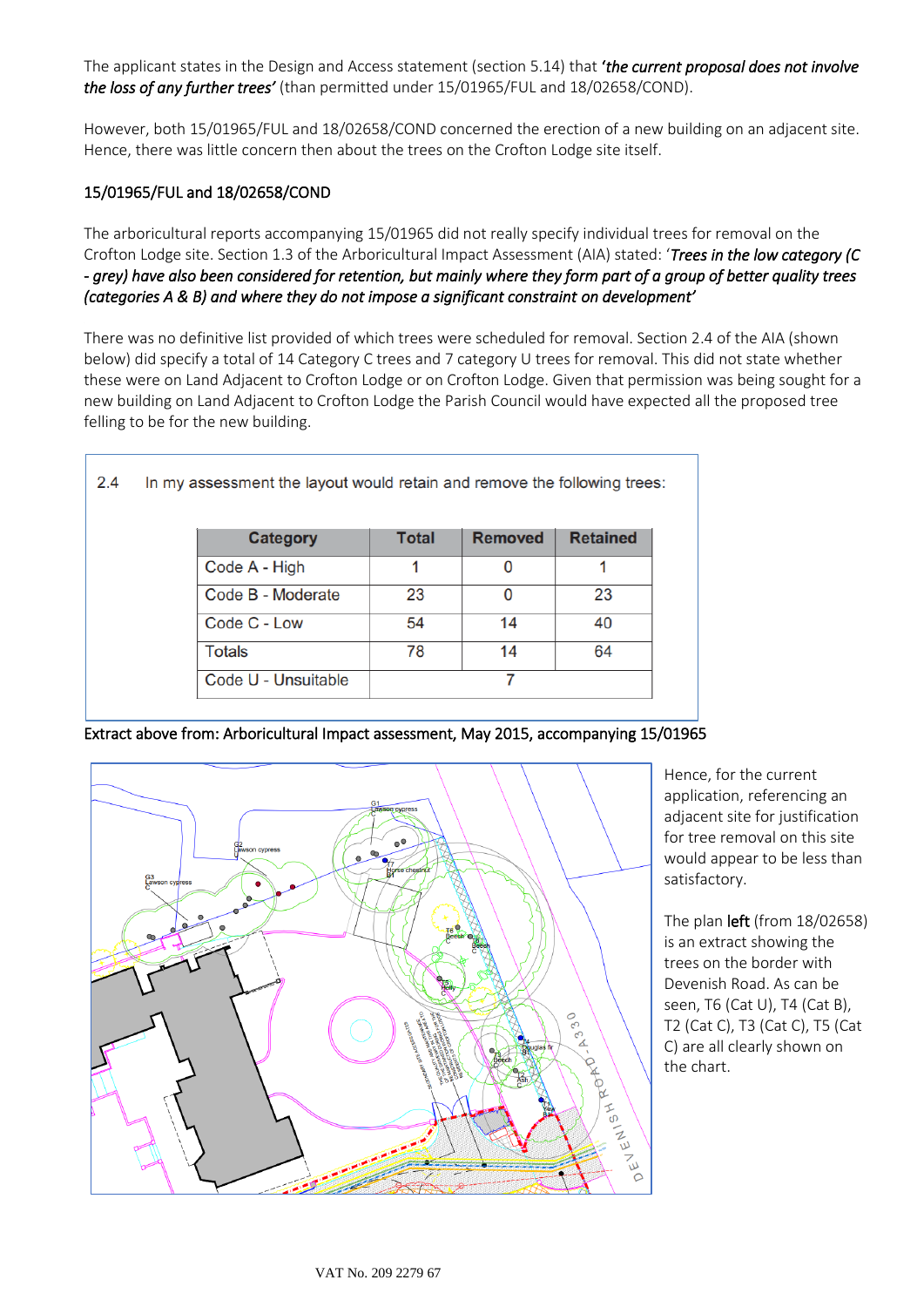## 18/02658/CONDIT – Land Adjacent to Crofton Lodge Devenish Road Sunningdale Ascot

However, for the current application, 21/02265/FULL, shown below the information provided about the trees on the site is rather lacking. This plan below bears little resemblance to the photograph of the street scene shown above from the Design and Access statement and to the plan accompanying 18/02658.

For example, T4 (Douglas Fir) shown above is a 20 metre high category B tree (Tree Management Consulting LLP report, from 15/01965). Surely this would need to be removed to allow for the construction of the new building.



Referencing the table showing trees to be removed under 15/01965 and 18/02658 it was clearly stated that *no category B trees would be removed*. The Parish Council request some explanation how the applicant can state for this application that *'the current proposal does not involve the loss of any further trees'*

As can be seen above, all the Devenish Road border trees are scheduled to be felled adjacent to the new build and replaced with 5 no. pleached hornbeam.

2. The Parish Council also have concerns about the trees to the North of the proposed new build. The Full Arboricultural Impact assessment chart shown below shows T1, Horse Chestnut

The Merewood Arboricultural Implications Assessment report, dated 9/06/2021, Section 3.4.1- The Impact of Excavations- states that:

## *'There remains the unavoidable encroaching into the RPA (of the horse chestnut tree) by 2.5% of the total RPA area.'*

The British Standard states there should be no encroachment.